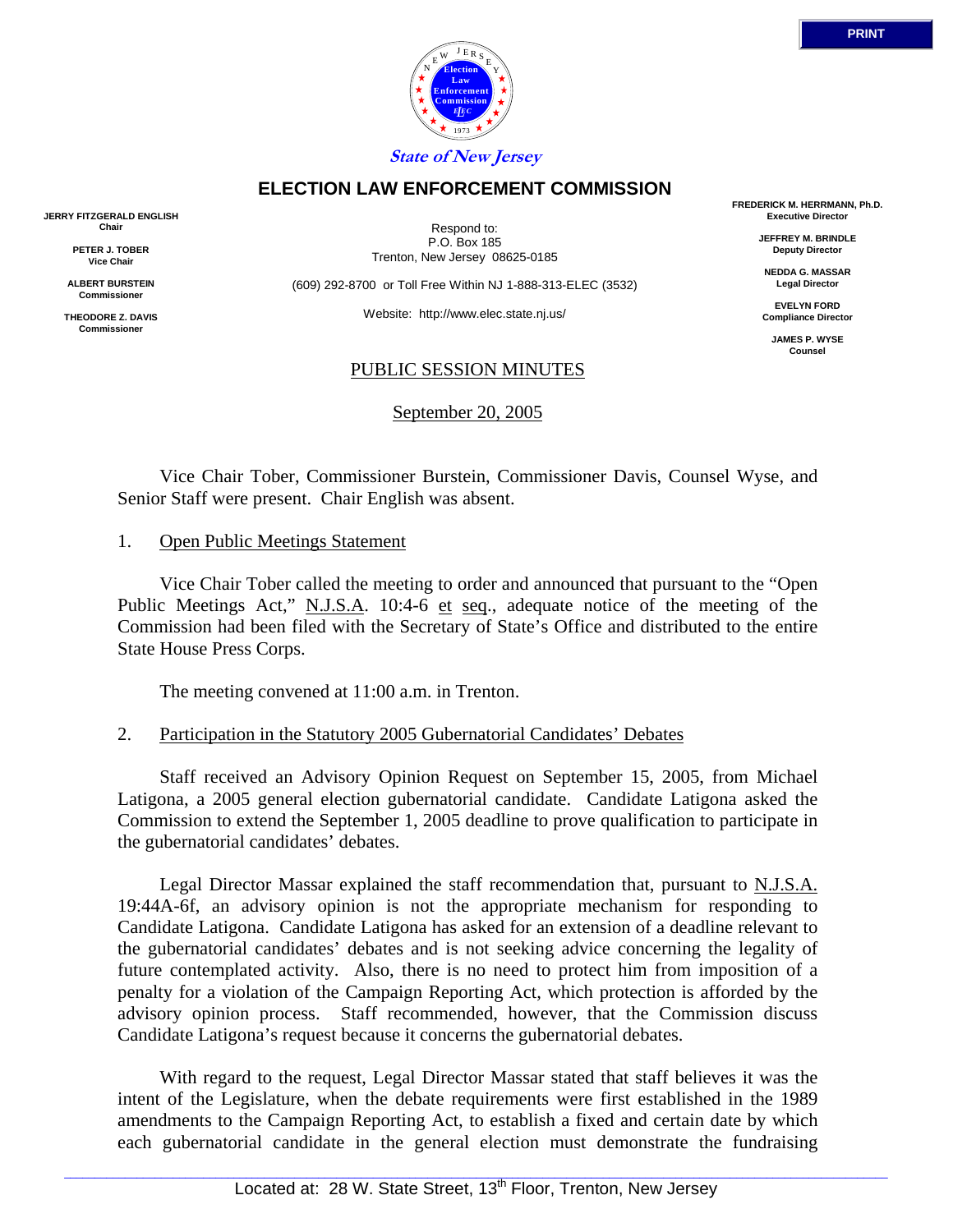viability of his or her candidacy, specifically that the candidate has raised and expended a fixed threshold amount. That amount in 2005 is \$300,000.

 Further, she said, staff believes that the 1989 amendments must be read to link the deadline for a candidate to apply for debate qualification with the earliest possible date for the first interactive debate. Any other reading would frustrate the legislative intent to provide a reasonable time period and an orderly process for the candidates, the selected debate sponsors, and the Commission. The Commission in particular needs time to determine that each candidate is qualified, and sponsors need time to establish rules for successful debates.

 Legal Director Massar stated that staff does not believe there is a basis in the Campaign Reporting Act or the regulations to suggest that a gubernatorial applicant has an option to submit evidence of qualification later than the September 1, 2005 date. She said that to relax the qualification deadline, as suggested by Candidate Latigona, would result in an openended process for determining candidate qualification for public funding and for participation in the statutory gubernatorial debates.

Vice Chair Tober invited Mr. Michael Latigona to comment.

 Mr. Latigona stated that it was his belief that the Commission has said that it wanted to be all inclusive in terms of debate participation by candidates. He mentioned that Acting Governor Richard J. Cody, in this same spirit, relaxed the deadline for qualifying for the Clean Elections Program.

 Mr. Latigona stated that his campaign has striven to follow the letter of the law. He said that if he had been aware that the Commission would allow Candidate Pawlowski to loan himself money to qualify for the debates, he would have done the same thing. Mr. Latigona said that he was asking for a new fixed date in order to do the same thing as Mr. Pawlowski and therefore qualify to participate in the gubernatorial debates.

 On a motion by Commissioner Burstein, seconded by Commissioner Davis and passed by a vote of 3-0, the Commission accepted the staff recommendation to deny Candidate Latigona's request for an extension of the deadline to qualify for the 2005 general election gubernatorial candidates' debates.

# 3. Public Hearing Concerning Reproposed Amendments and New Rules to Implement New Lobbying Laws

 Vice Chair Tober announced that a public hearing was being conducted to elicit public comments on reproposed new rules and amendments to Commission regulations to implement legislation which significantly changes the scope of lobbying activity and reporting in New Jersey. The reproposed new rules and amendments concern, among other topics: expansion of lobbying to include "governmental processes," prohibition of contingency fee lobbying, reporting of "grassroots lobbying," and random audits of the records of governmental affairs agents.